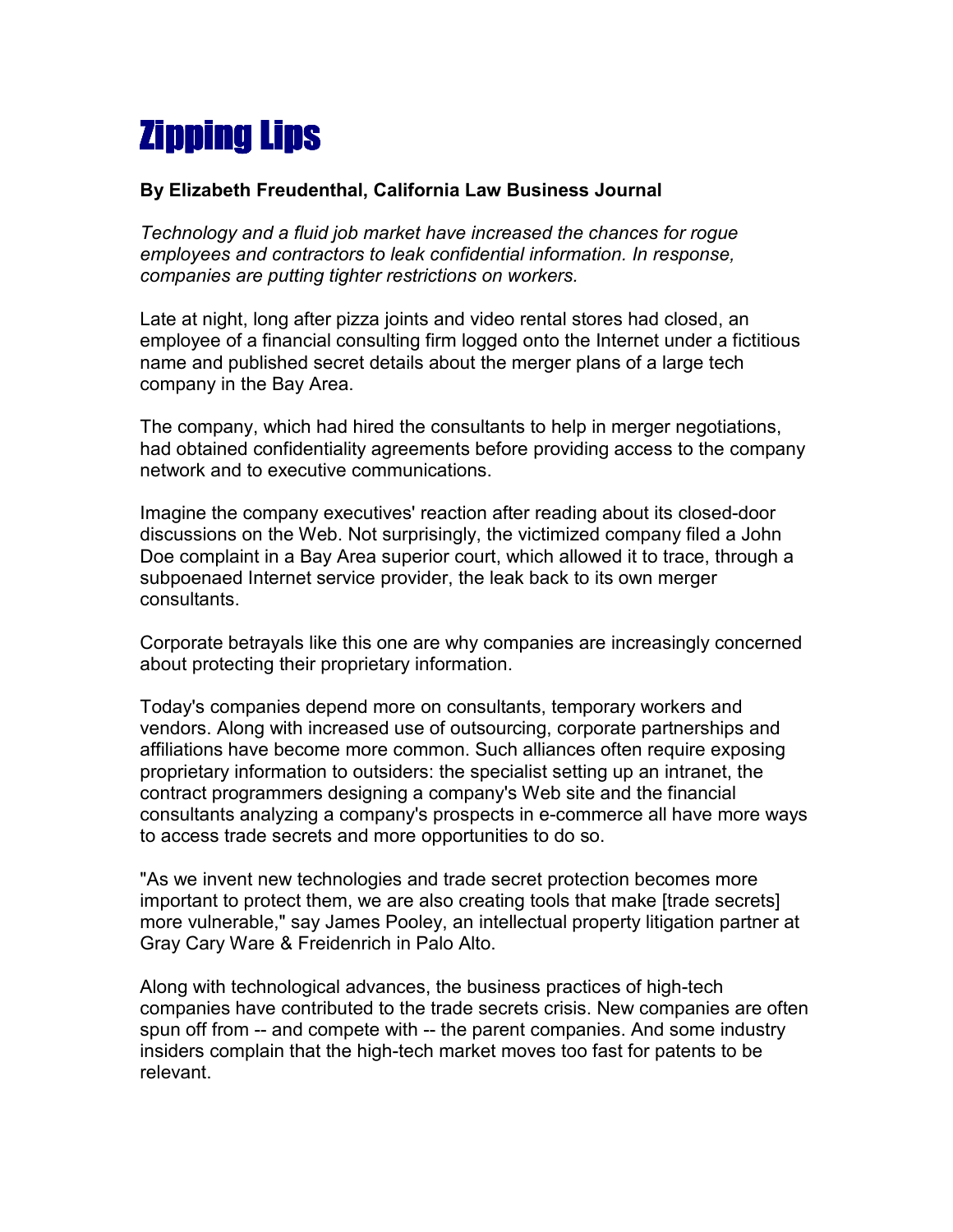As a result, many California companies are bolstering their IP-protection policies, not only for their own employees, but also for the increasing number of nonemployees who have access to sensitive information. Their strategies range from minor, but important, changes to standard confidentiality agreements to much more elaborate and expensive measures.

Oakland-based Clorox is one of the companies that uses detailed, individualized confidentiality agreements to compensate for any gray area inherent in existing regulations. "We don't rely on statutory or common law doctrines, "says Joel Hayashida, corporate patent counsel at Oakland-based Clorox Co. and past chair of American Corporate Counsel Association's national intellectual property committee.

Hayashida refers primarily to the work-made-for-hire provisions in the Copyright Act of 1976. The law specifies that a company owns certain kinds of work created by its employees or contractors, but the categories of work allowed under the doctrine do not cover such areas as software design. Moreover, even when work fits in a given category, the employer and employee must sign a contract that states the employee was specifically hired for making copyrightable works for the business.

"We try to have the consultants agree to assign copyrightable subject matter to us, beyond the work-for-hire-doctrine," says Hayashida, who adds that contracts not only clarify ownership of future ideas, but also require non-employees to protect a company's existing proprietary information.

In addition, Clorox follows a checklist of security procedures including issuing security badges with digitized photos, logging all telecommunications and monitoring expense reports and time sheets.

Clorox also requires employees and contractors to undergo entrance and exit interviews. Upon entrance, trade secret liability is specifically discussed. Upon exit, the departing worker hands over physical security items like keys and passes. In addition, the worker reviews and provides written documentation of all the work he or she was hired to produce.

Other companies have followed Clorox's example and see no need for further protection beyond creating specific, individualized consultant contracts and enacting basic security measures. For example, Midland, Michigan-based Dow Chemical relies only on contracts to protect trade secrets, despite its recent spate of litigation that include a lawsuit filed in July against two former employees who later became technical consultants.

Sharon Orieo, director of intellectual asset management at Dow's technology center, says that the recent suit is an example of the company's strict enforcement of current policies, but that "it has not caused any major changes."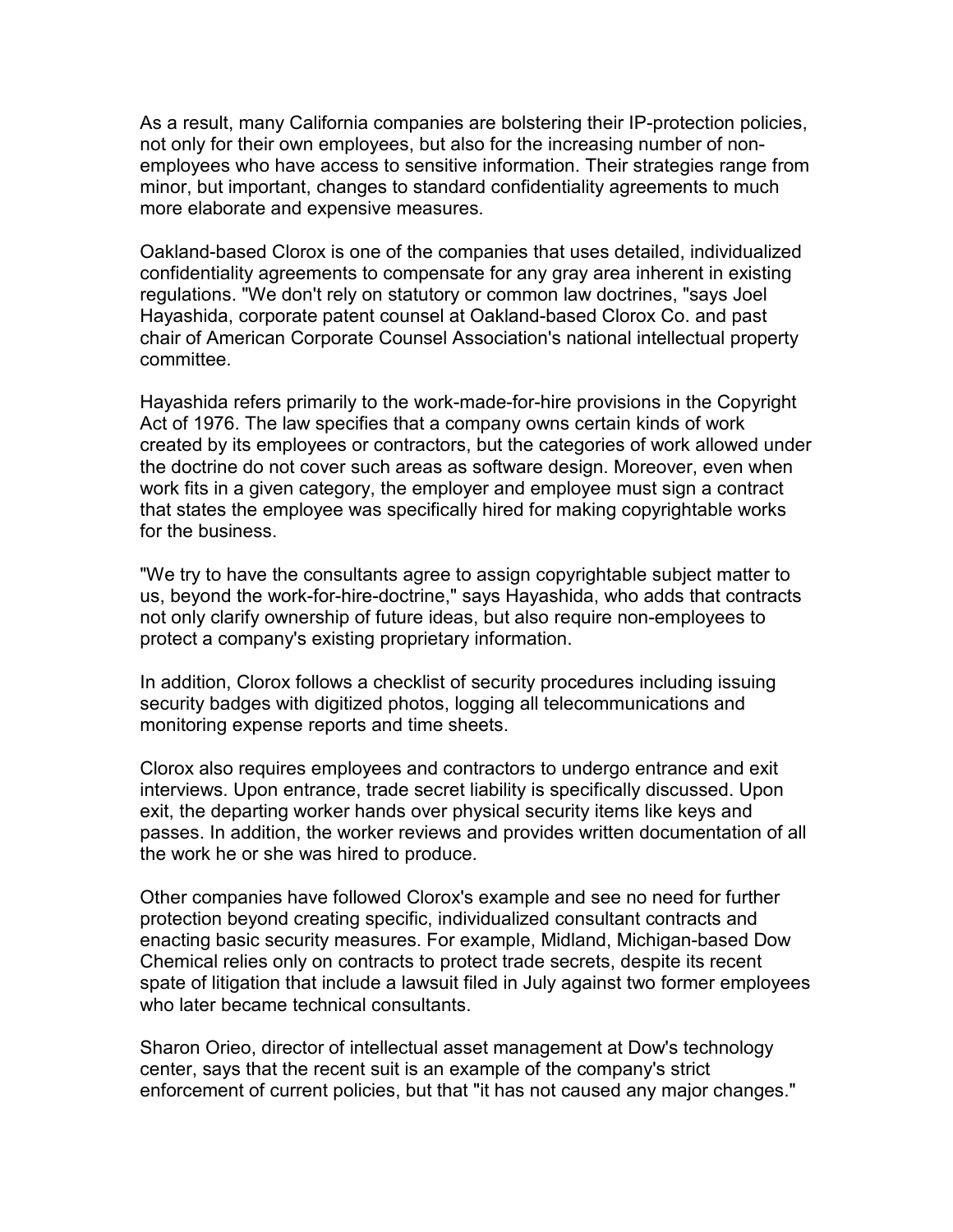"We have secrecy agreements in place with [consultants,] each crafted for that particular situation," says Orieo. Each consultant signs an agreement individualized according to the job at hand as well as the length of time the relationship will last. Contracts do not include specifics about what parts of the campus or the computer network consultants can access. Instead, the job dictates access; consultants brought on to refine a certain chemical formula will see no other formula, and no non-employee has wholesale access to physical facilities or computer systems. Nonetheless, there are a few companies that consider nondisclosure agreements, even customized ones, useless when trying to protect information.

Perhaps one of the more extreme examples is Synopsys Inc., a Mountain Viewbased company whose products automate parts of the manufacturing process for electronics systems. About five years ago Sylvia Nessan, Synopsys' director of worldwide corporate and community programs, worked with **Naomi Fine, founder of San Leandro IP protection consulting firm Pro-Tec Data**, to develop what they call "SURF"-secure user research facility. SURF is a separate building on each of the four major Synopsys campuses, for Synopsys' business partners and customers to use while working with the company.

With no physical or electronic links to the Synopsys system, each SURF building has its own entrance and exit, secure phone and network lines, reinforced ceilings and security system as well as its own employee amenities like kitchens, break rooms and conference rooms. Synopsys employees cannot enter SURF without authorization by the guest company.

Nessan says she developed the SURF concept to protect Synopsys' own trade secrets, and to attract more business by protecting its clients and partners' trade secrets. While few companies can afford to take such expensive measures as building a separate facility when simply hiring a few temporary programmers or financial analysts, there are plenty of additional protective measures companies can enact.

Following Clorox and Dow's lead, Pro-Tec's **Fine recommends, for example, a few simple additions to the standard secrecy contract.** 

**"Include many of the specific details that are likely to be found in the employee policy but are too specific for nondisclosure agreements," she says. "Specify very clearly what the non-employee is supposed to do with respect to information."** 

**For example, employees may be told, via an employee handbook, precisely which types of documents need to be shredded, which need to be labeled as confidential or which need to be filed in certain places. Temporary employees, who don't see an employee policy handbook, ought to see those rules in their contracts.**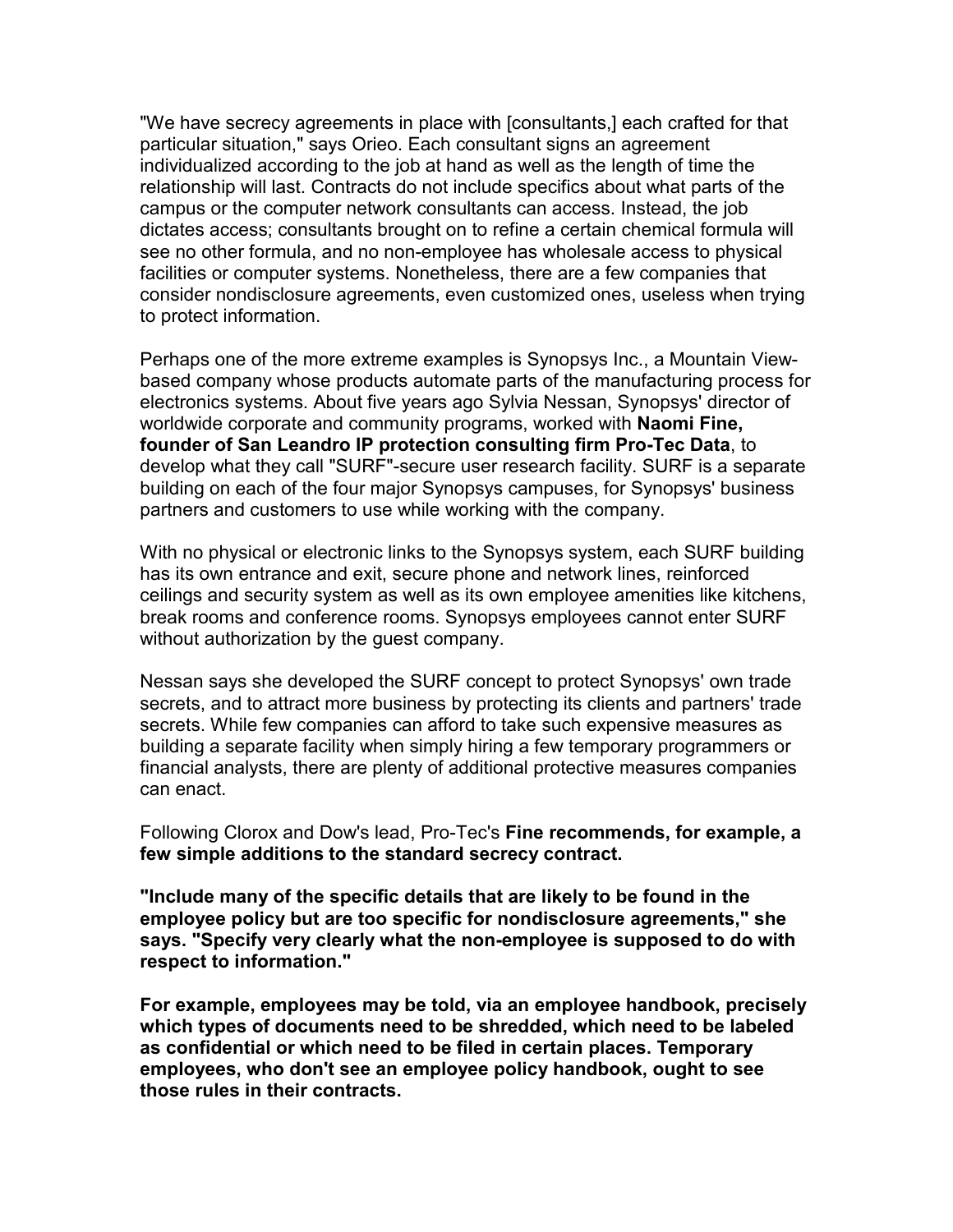**In addition, Fine suggests including in the contract a "triggering event." Examples include making payment contingent upon an exit interview to ensure that the specified protective measures are actually followed. And when hiring workers from a temp agency, many companies are asking individual temporary workers to sign a contract instead of giving one sweeping agreement to the temp agency director.** 

**But Fine admits that these solutions are "very cumbersome and logistically difficult." So with the participation of several of her clients--including Safeway, Seagate Technology Inc. and Varian Associates Inc.--she is developing an Internet application that she claims will improve current methods of protecting a company's trade secrets when working with nonemployees. Fine declined to describe the product further.** 

In the meantime, experts suggest alternative precautions. Gray Cary's Pooley says a growing number of companies have a basic "checklist approach" similar to what Clorox's Hayashida describes.

Common elements of the checklist include visitor-access control, such as examining briefcases and making each visitor sign a blank sheet of paper, so visitors cannot see names of others. Companies are tightening up computersystem security by using passwords, secure connections and message encryption.

The most cost effective method, however, is educating management about the policies and procedures, Pooley says. Managers are then able to oversee that all precautions are followed.

Tom Seaney, manager of information protection at Palo Alto's Sun Microsystems, agrees that trade secret protection can be accomplished by simple means.

A primary precaution Sun takes is a "Sunscreen," a background check given to any worker with access to Sun's network and physical facilities, including temporary workers, consultants and permanent employees. The check does more than prevent Sun from hiring people with a history of trade secret theft. The check also increases a culture of trust among Sun's employees, which, according to Seaney, does more to prevent trade secret theft than any statute could.

Like other corporate security managers, Seaney and Clorox's Hayashida believe that non-employees should follow the same rules employees follow. But given the unique fluidity of Silicon Valley's workforce, the opposite is also true, attorneys say. High-tech employees change jobs so often that for the purposes of trade secret protection, they might as well be treated as temporary employees.

"We're seeing a bit of a sea change in the way we're looking at employee departures," says Gary Weiss, co-managing partner of Orrick Herrington &